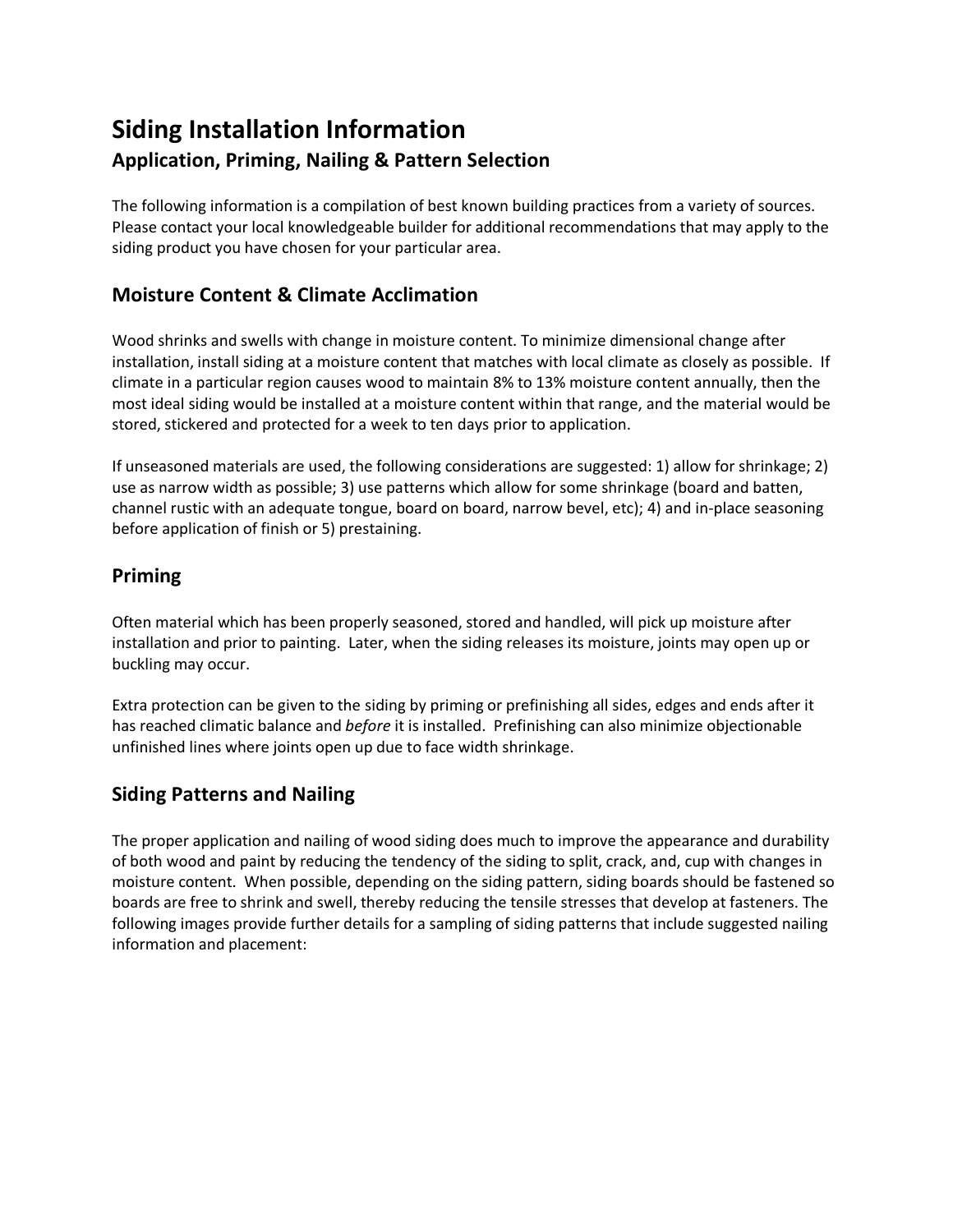

NOTES:

- 1. Some patterns allow for greater dimensional change than others. Patterns such as bevel siding and channel rustic have the capability of greater joint movement than patterns such as tongue and groove.
- 2. Apply siding over building paper.

## **Construction Details**

House construction features that will minimize water damage of outside paint are: (a) Wide roof overhang, (b) wide flashing under shingles at roof edges, (c) effective vapor barriers, (d) adequate eave troughs and properly hung downspouts, (e) exhaust fans to remove excessive moisture, and (f) adequate insulation and ventilation of the attic. If these features are lacking in a new house, persistent paint blistering and peeling may occur and the structure then would best be finished with penetrating pigmented stains.

The proper application and nailing of wood siding does much to improve the appearance and durability of both wood and paint by reducing the tendency of the siding to split, crack, and cup with changes in moisture content. When possible, depending on the siding pattern, siding boards should be fastened so boards are free to shrink and swell, thereby reducing the tensile stresses that develop at fasterners.

#### **Coverage Estimator**

The following estimator provides factors for determining the exact amount of material needed for basic types of wood siding.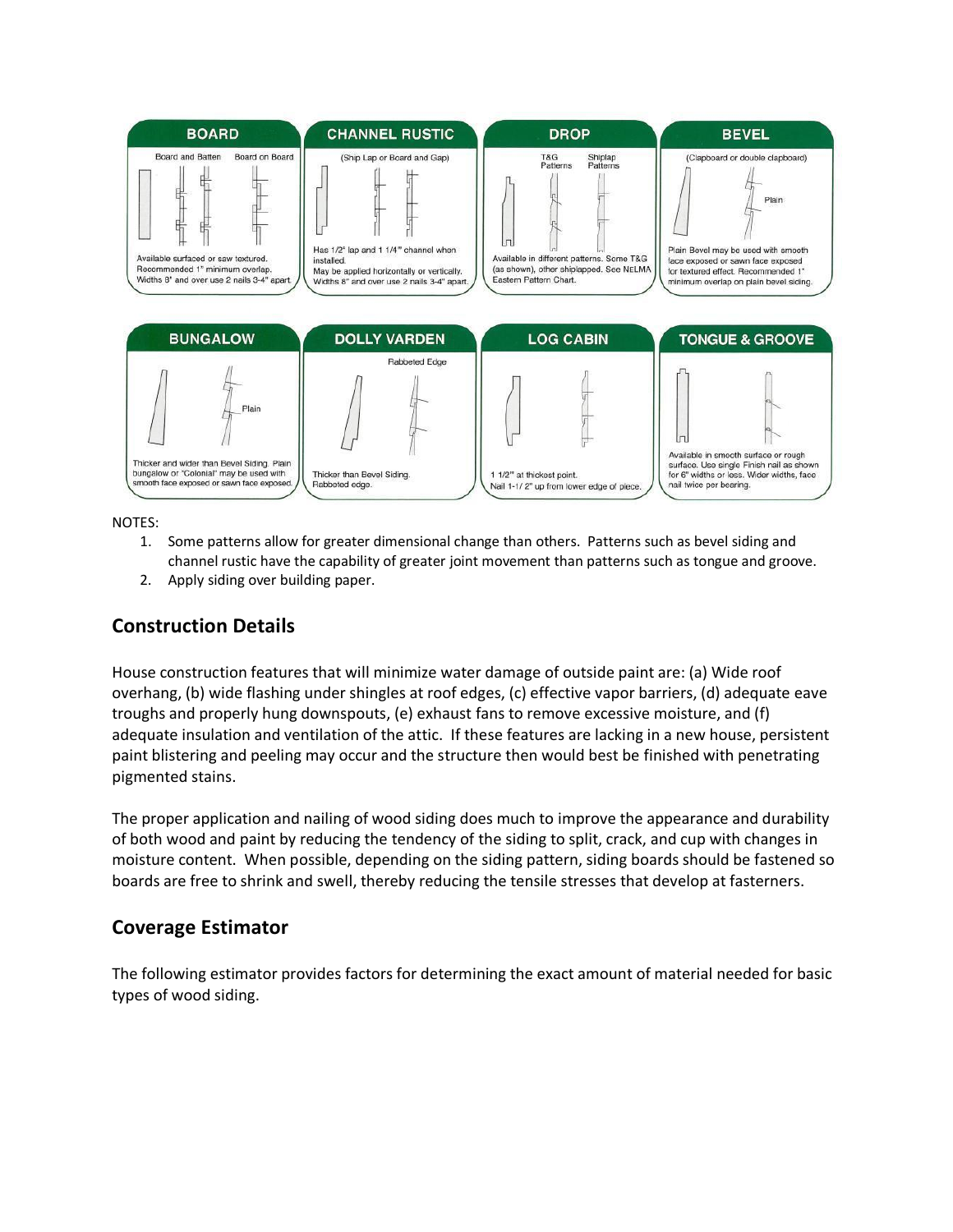Multiply square footage to be covered by factor (length x width x factor):

|                  | Nominal       |                 | Width           | Area    |
|------------------|---------------|-----------------|-----------------|---------|
|                  | Size          | <b>Dress</b>    | Face            | Factor* |
| <b>SHIPLAP</b>   | $1 \times 6$  | $5\frac{1}{2}$  | 51/8            | 1.17    |
|                  | $1 \times 8$  | $7\frac{1}{4}$  | 6 7/8           | 1.16    |
|                  | $1 \times 10$ | $9\frac{1}{4}$  | 8 7/8           | 1.13    |
|                  | $1 \times 12$ | $11\frac{1}{4}$ | 10 7/8          | 1.10    |
| <b>TONGUE</b>    | $1 \times 4$  | 33/8            | 31/8            | 1.28    |
| AND              | $1 \times 6$  | 5 3/8           | 51/8            | 1.17    |
| <b>GROOVE</b>    | $1 \times 8$  | 71/8            | 6 7/8           | 1.16    |
|                  | $1 \times 10$ | 91/8            | 8 7/8           | 1.13    |
|                  | $1 \times 12$ | 111/8           | 10 7/8          | 1.10    |
| S <sub>4</sub> S | $1 \times 4$  | $3\frac{1}{2}$  | $3\frac{1}{2}$  | 1.14    |
|                  | $1 \times 6$  | $5\frac{1}{2}$  | $5\frac{1}{2}$  | 1.09    |
|                  | $1 \times 8$  | $7\frac{1}{4}$  | $7\frac{1}{4}$  | 1.10    |
|                  | $1 \times 10$ | $9\frac{1}{4}$  | $9\frac{1}{4}$  | 1.08    |
|                  | $1 \times 12$ | $11\frac{1}{4}$ | $11\frac{1}{4}$ | 1.07    |
| <b>PANELING</b>  | $1 \times 6$  | 5 7/16          | 5 1/16          | 1.19    |
| <b>PATTERNS</b>  | $1 \times 8$  | 71/8            | $6\frac{3}{4}$  | 1.19    |
|                  | $1 \times 10$ | 91/8            | $8\frac{3}{4}$  | 1.14    |
|                  | $1 \times 12$ | 111/8           | $10\frac{3}{4}$ | 1.12    |
| <b>BEVEL</b>     | $1 \times 4$  | $3\frac{1}{2}$  | $3\frac{1}{2}$  | 1.60    |
| <b>SIDING</b>    | $1 \times 6$  | $5\frac{1}{2}$  | $5\frac{1}{2}$  | 1.33    |
| $(1"$ lap)       | $1 \times 8$  | $7\frac{1}{4}$  | $7\frac{1}{4}$  | 1.28    |
|                  | $1 \times 10$ | $9\frac{1}{4}$  | $9\frac{1}{4}$  | 1.21    |
|                  | $1 \times 12$ | $11\frac{1}{4}$ | $11\frac{1}{4}$ | 1.17    |

\*Allowance for trim and waste should be added

Information obtained from USDA Agriculture Handbook, No. 72, Published by the U.S. Forest Products Laboratory, Madison, Wisconsin. As good results depend upon workmanship and subsurface upon which siding is applied, NeLMA is in no way responsible for performance of wood siding.

## **Nails and Nailing**

Good nails and nailing practices are a must in proper application of wood siding. Nail locations are included under individual patterns. However, the following data about nails will be very helpful in the selection and use of the right nail for the right use.

#### **Requirements**

The following requirements are essential for nails used on wood siding:

- 1. Rust-resistant, preferable rust-proof. See "types of nails recommended."
- 2. Should not cause splitting even when driven near end or edge of siding.
- 3. Should have adequate strength to avoid the need for pre-drilling.
- 4. Nails should be able to be driven easily and rapidly.
- 5. A nail should not emerge or "pop" at any time after being driven flush with siding.
- 6. The nail head should not cause an unsightly visible pattern on the sidewall.